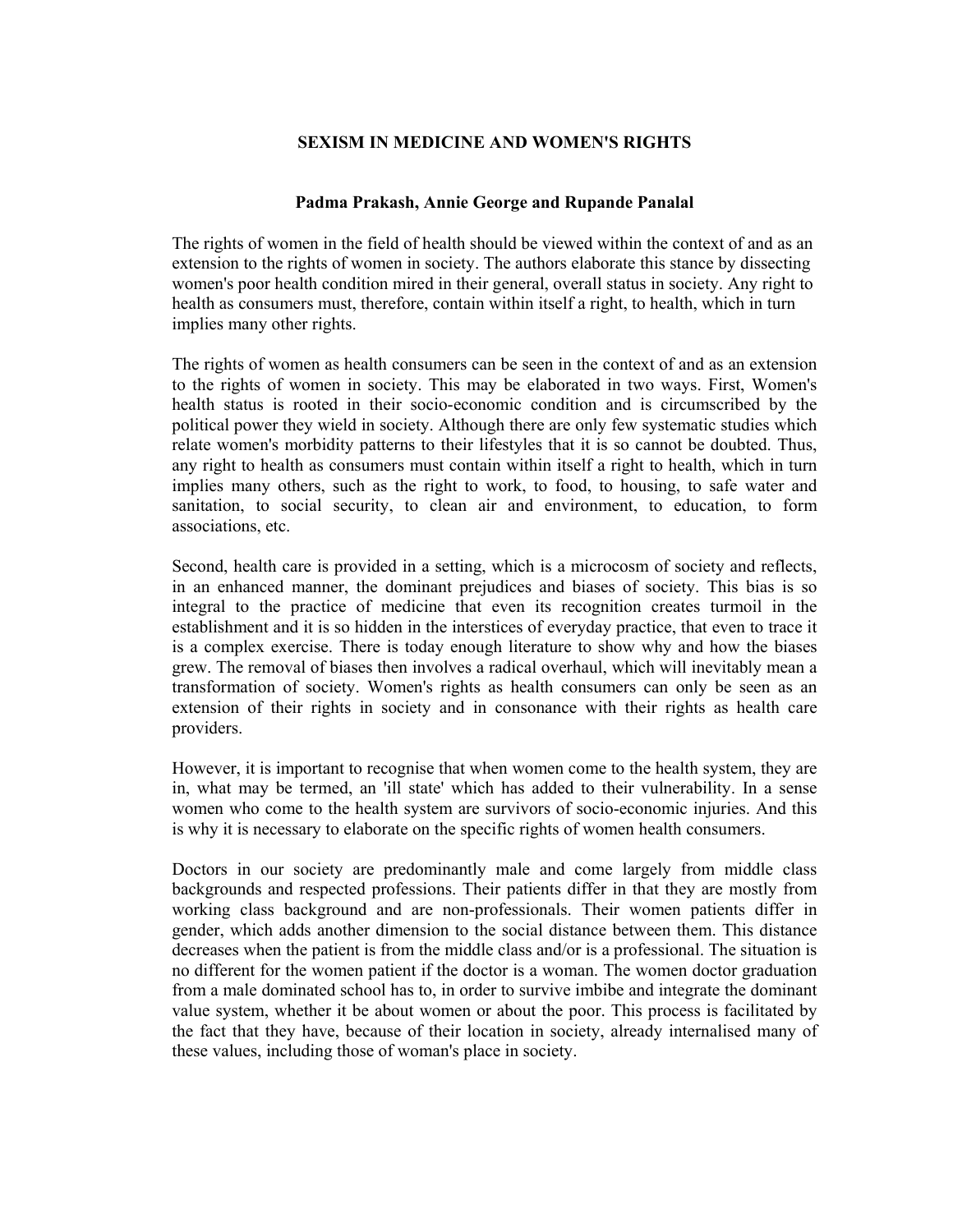This distance between the doctor and the patient is evident in the manner the health cares system, which is largely urban and capital intensive, operates. How are women patients treated by the medical establishment? Women patients come to medicare setups for treatment of illness or for obstetric help or as victims of violence. They also come to seek medical aid for their children. The medical system deals with women's illnesses in a special manner. While there are no Indian studies, a number of foreign authors have noted that some common and troublesome conditions in women and children were dismissed as psychogenic. They document evidence for this in the case of dysmenorrhea, nausea during pregnancy, labour pains and infantile colic. Specific ways in which both doctors and patients accept stereo typed definition of social as well as psychological causes of the problems of women patients have also been documented. A study revealed that male physicians take medical illness more seriously in men that in women.

Women patients are often seen as hysterical, irrational and incapable of making decisions. Following traditional linguistic convention, patients in most medical school lectures are referred to exclusively by the male pronoun 'he'. There is, however, a notable exception. In discussion a hypothetical patient whose disease is of psychogenic origin, the lecturer automatically uses 'she'. Majority of women in our country are housewives. In most other countries women do as much office work as men and in addition do duties of housewives. Thus Indian women have more spare time. Since a majority of them have no other activities or hobbies and they do no reading they spend most of their spare time concentrating on their vaginal discharge.

This bias against women is seen not in attitudes, but manifests in the physical facilities available to them. For instance, the number of beds alloted to women patients in various wards of hospitals is much lower than the number of beds available to male patients. In fact, the diet given to women patients is much lower in calories than that given to men patients because it is assumed that women need less food than men.

We need to stress the fact that women in our society approach the medical facility only if their illness interfered with their daily routine. It is well known that they do not recognise their illness as

such until it hampers their work. Also they do not want to deplete their family's meagre resources by

spending it on their health care. So when they do approach medical facilities, it is imperative that

they are treated with attention and sensitivity.

Veena Shatrugna's analysis 'of bed' strengths in a teaching hospital in Hyderabad reveals that burns are high among women patients between ages of 15 and 45, but more beds are alloted for men in the plastic surgery wards.

Another point of women's contact with medical facilities is at the time of pregnancy and childbirth. A women's ability to give birth unaided is no longer an accepted activity and is taken over as a medical or surgical emergency. In general, there has been an increase in the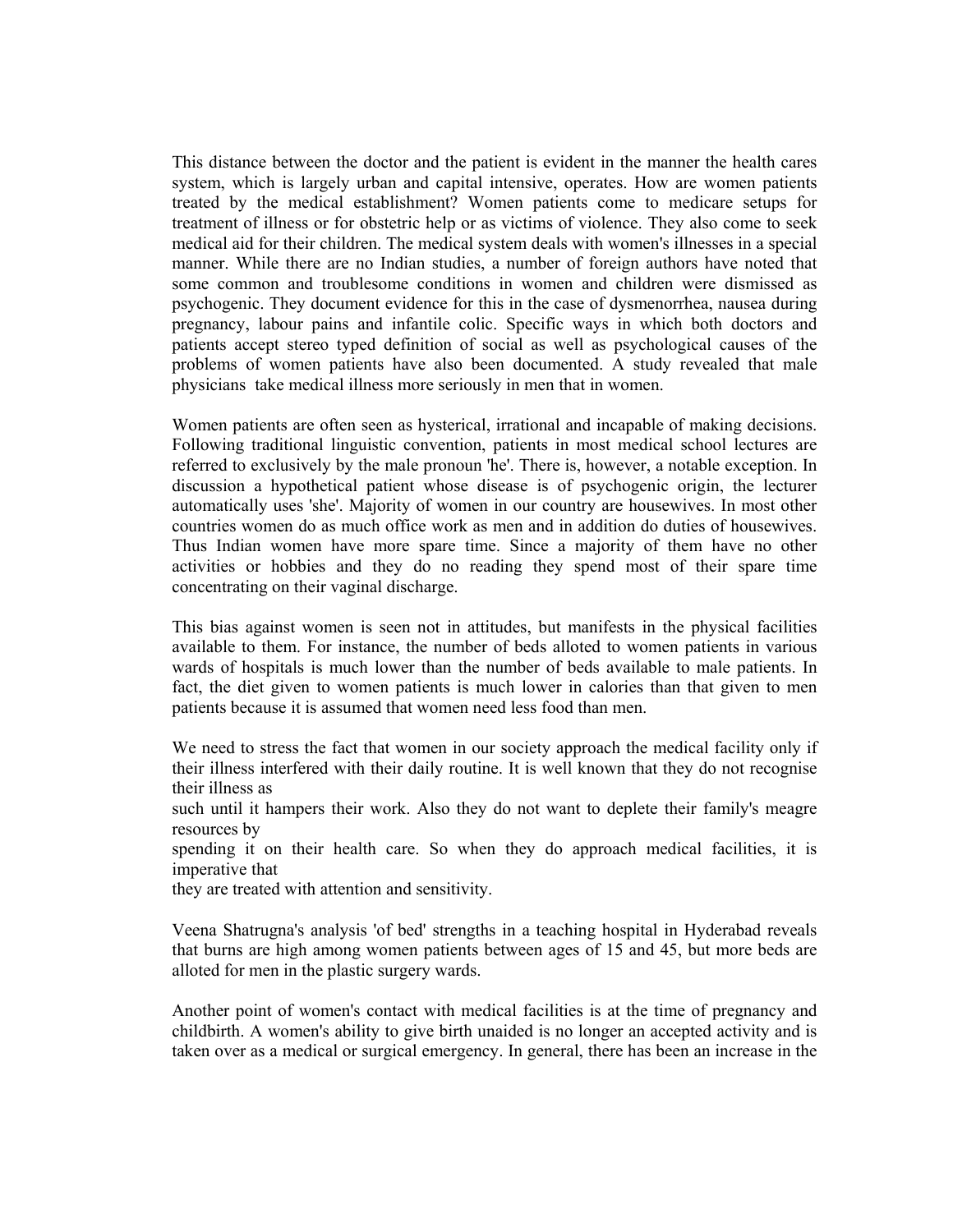rate of Ceasarians and hysterectomies over a period of time. Various sophisticated labour induction techniques are introduced and routine epsiotomies are performed. The cost of childbirth is on a rapid ncrease. In public hospitals women report rude behaviour on the part of the staff, thus increasing the trauma of the woman who is undergoing labour. There is no provision made for a significant other women to stay with her to help reduce the alienation of the hospital setting.

Another point of contact is when the woman is approached for routine antenatal care, family planning, immunisation and illnesses of family members. While on the one hand, the hospital setting is extremely alienating, depersonalised, inattentive towards women, in the case of the family planning programme, on the other hand, women are made the prime targets. Women are seen as reproductive machines to be controlled if one has to solve the 'population problem'. Women in reproductive age groups fall under the category of 'eligible couples'. They are encouraged to adopt family planning methods life tubectomy, IUD insertions, injectables, etc. Very little information is given to them about the risks involved. Women often become targets for testing of new devicesand contraceptives, most often without consent.

Sterilisation as a procedure is often offered to women only as a condition for conducting abortion on an unwanted conception. Very little attention is paid to post-operative complaints or those by current contraceptive use. Most research concentrates on developing female contraceptive as opposed to male contraceptive. An interesting paradox here is that, on the one hand, there is a lot of investment in controlling the female reproductive capabilities, while on the other, there is an emphasis laid on offering test-tube babies for those unable to bear a child. Women are also tapped for immunization campaigns, but while administering these almost no information is given about side effects or possible complications. Although women routinely accompany children when they are admitted to paediatric wards, there is no provision for them to stay. They are often treated rudely and end up performing the nurse's duty towards the patient they have accompanied.

Women also approach the medical establishment as victims of violence and when they do very little sensitivity or sympathy is shown to them. This is even more damaging, because, often women are not willing to talk about the circumstances which have caused the injury. In fact, in cases of rape women goes to doctors on an associated complaint, often not revealing that a rape has occurred. Doctors, in assessing the injury, inadvertently or otherwise deflect attention from the criminal act by seeking unnecessary information about the sexual history of the women.

Modi's Textbook of Medical Jurisprudence and Toxicology (21st edition, 1988) has cautioned the doctors to 'beware' of women. It states what many complaints of rape are false since the women must have consented. It says, it is very difficult to rape singlehandedly a grown up and experienced women without the stiffest possible resistance from her. It instructs doctors to note the previous character of the girl and warns doctors that they may be charged with rape because of the nature of medical examination involved, and suggests they conduct the examination in the presence of female staff.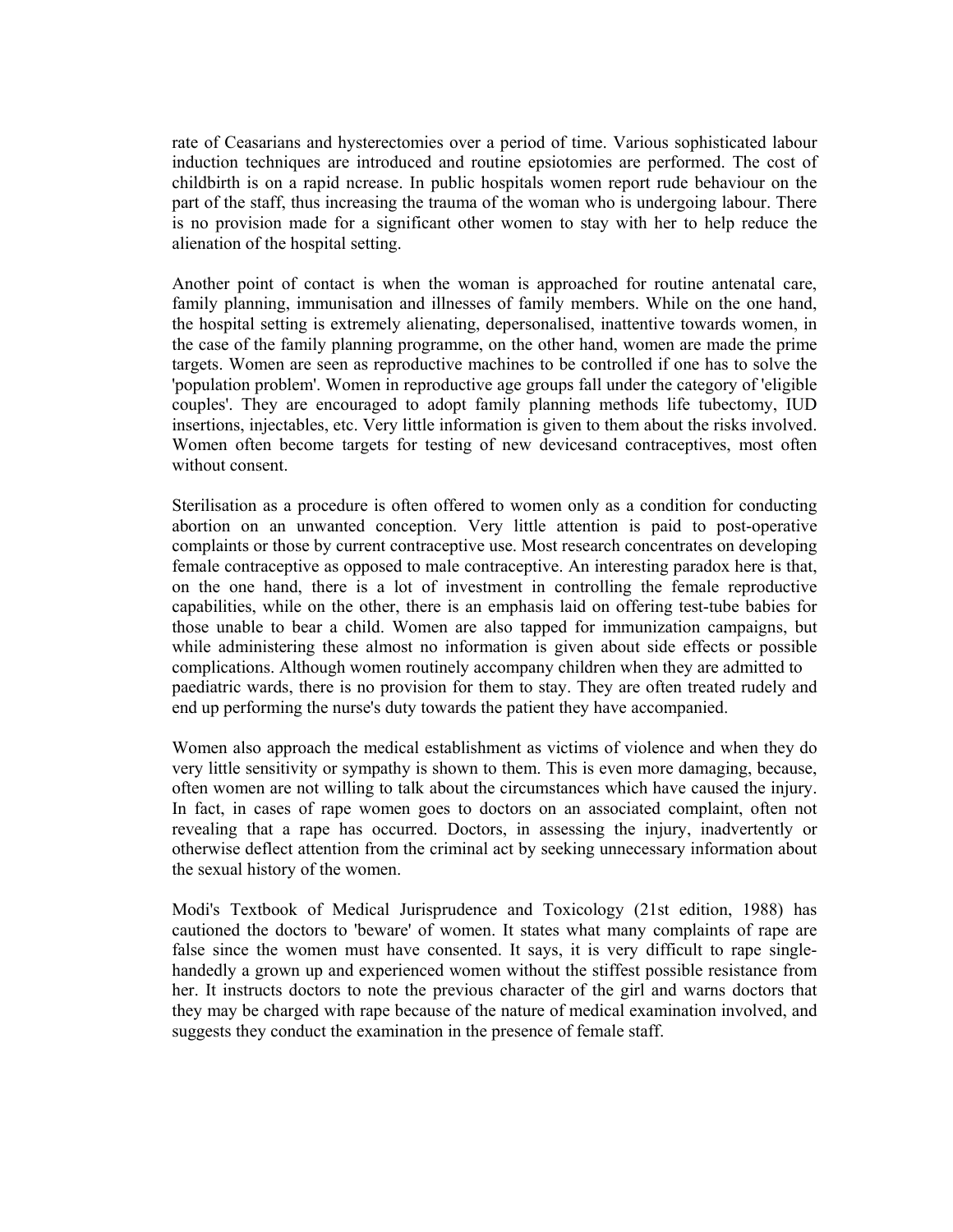Keith Simpson's Forensic Medicine says it is very common, in instances of rape, for the girl to lie. According to Krishnan's Handbook of Forensic Medicine and Toxicology. "As far as the women from the low class is concerned, it is impossible to rape her because she is stronger".

The case of Narasamma, a middle aged slum resident who was gang raped is instructive. She was rushed to a public hospital soon after the rape occurred. She had a lump on her head; her blouse was torn, revealing scratch marks on her breasts. The medical officer who was approached barely looked at her and gave her paracetomol and sedative. The next day she approached the same medical officer, this time accompanied by a social worker ho informed the doctor that the women had been raped. The doctor maintained that the onus of saying that she was raped is on her. In a society where the distance between a women, especially a poor women, and a doctor is so great and the women is in a state of shock, it is hardly likely that the woman will tell the doctor of the event. It is for the doctor to elicit the information, even if not by direct questioning but by putting the patient at ease and recognising her state of mind. This failure is not that of an individual doctor, but a characteristic of the medical establishment, which because of its bias against women does injustice to them.

## WOMEN'S RIGHTS

In the earlier pages we have discussed the status of women in Indian society and the reproduction in the medical system of the sexist bias which operates to the detriment of women when they interact with the medical system. In this section we discuss the rights of women as consumers of health care.

The health rights of all patients irrespective of gender, social class and geographic location in India are fundamentally similar. Apart from these general rights, women have certain additional health rights on three grounds: 1) they are more socially disadvantaged 2) they are usually the procurers and providers of health care for their family members, particularly children and the elderly and 3) they require the services of health professionals for health procedures related to child bearing and contraception. In this context of the special needs of and demand made by women, the health rights to women are discussed.

Women's perspectives on the causes of ill health, the relationship of traditional beliefs to health status, family decision-making dynamics and the usual patterns of resort to health care must be understood and incorporated in the design of all health programmes. This calls for a restructuring of the educational and training programmes of health professionals at all levels: doctors, nurses, ward assistants, community level workers and those who constitute the interface between the medical establishment and people. Unless such a restructuring occurs, any other rights demanded by women become meaningless and ineffective. Thus the rights of women as consumers of health care must be seen in the context of the rights of women as seekers of training in providing equitable and unbiased health care.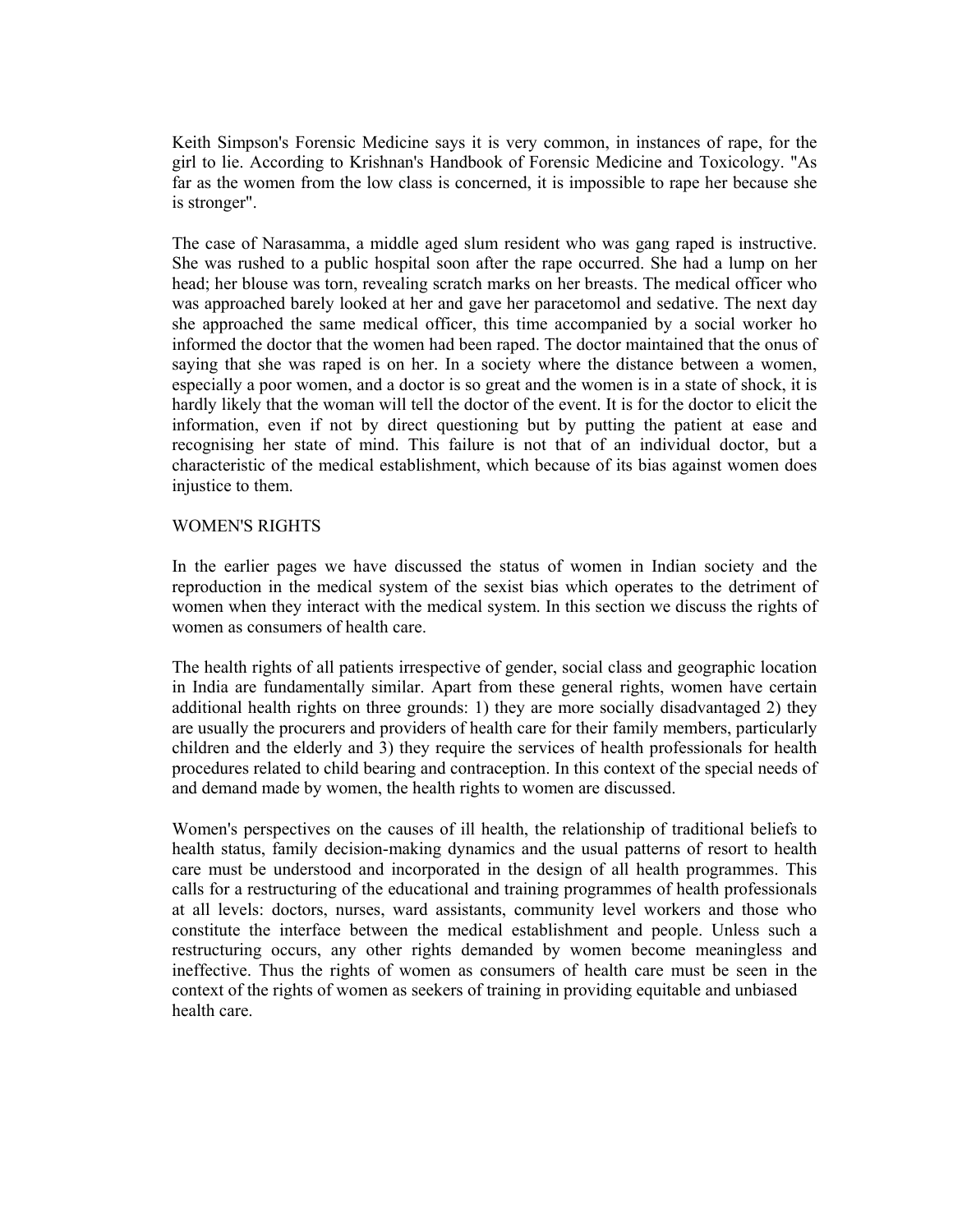All health care programmes must, as far as possible, be guided by women at the level of actual implementation. This is so as to ensure that programmes will take into account their multiple responsibilities and roles. In both community-based programmes and in hospitals women must be represented in all administrative bodies. That this representation must not be merely cosmetic is implicit.

Quality of care is intrinsically correlated to the utilisation and effectiveness of women's health services. Quality of care must take into account the process of service from the woman's perspective and must reflect/incorporate her cultural setting.

Elements, which determine the quality of care, include interpersonal relations between the woman and the provider. A woman's dignity and self-respect must never be abused, whether in the course of routine services or in a crisis situation. While privacy and confidentiality must be ensured during all interactions, a woman has a right to seek the attendance of another women during these interactions.

Complete and accurate information must be given to women about the medicare being provided, the investigations necessary, the risks involved, as well as about the diagnosis. This should be given in supportive and friendly environments. Also, an attempt must be to make the woman understand her ailment and the medicare must not be delivered as a mandatory act. This means that the health care providers must be trained to communicate in a manner, which the patient can understand. This is necessary especially in the case of women, where attitudes, prejudices and biases against women in society at large are reflected in the medical system.

Informed consent, whether for medical treatment, surgical procedure or experimentation, must not mean a shelving of responsibility on the part of the doctor. A patient must be encouraged to make an independent decision on the understanding that the doctor abides by that decision and will take responsibility for it within the constraints defined.

Health care providers should conceptualise female morbidities broadly, so as to include and recognise the full range of activities undertaken by a women, thus it is necessary to recognise that a woman has as much right to seek and receive help for disabling complaints, such as constant backache, as a man. These cannot be disregarded because a woman's work creates conditions for such a disability. It is as much the right of a woman to have the condition studied and treated, as a doctor's responsibility to link the medical condition with the social circumstances of women's lives and, therefore, attempt to empower women with the knowledge that their illnesses are often a consequence of their social location, and that the ultimate remedy comes with a change of the social situation.

This is also true of violence against women, which has taken many forms: rape, assault, wife battering, burning and incest. It must be demanded that the medical establishment recognise the social pathology of these medical conditions. Such women have the right to treatment, which enhances their coping and control of situations where they become the victims. This may be through specially trained personnel in departments, such as burns,